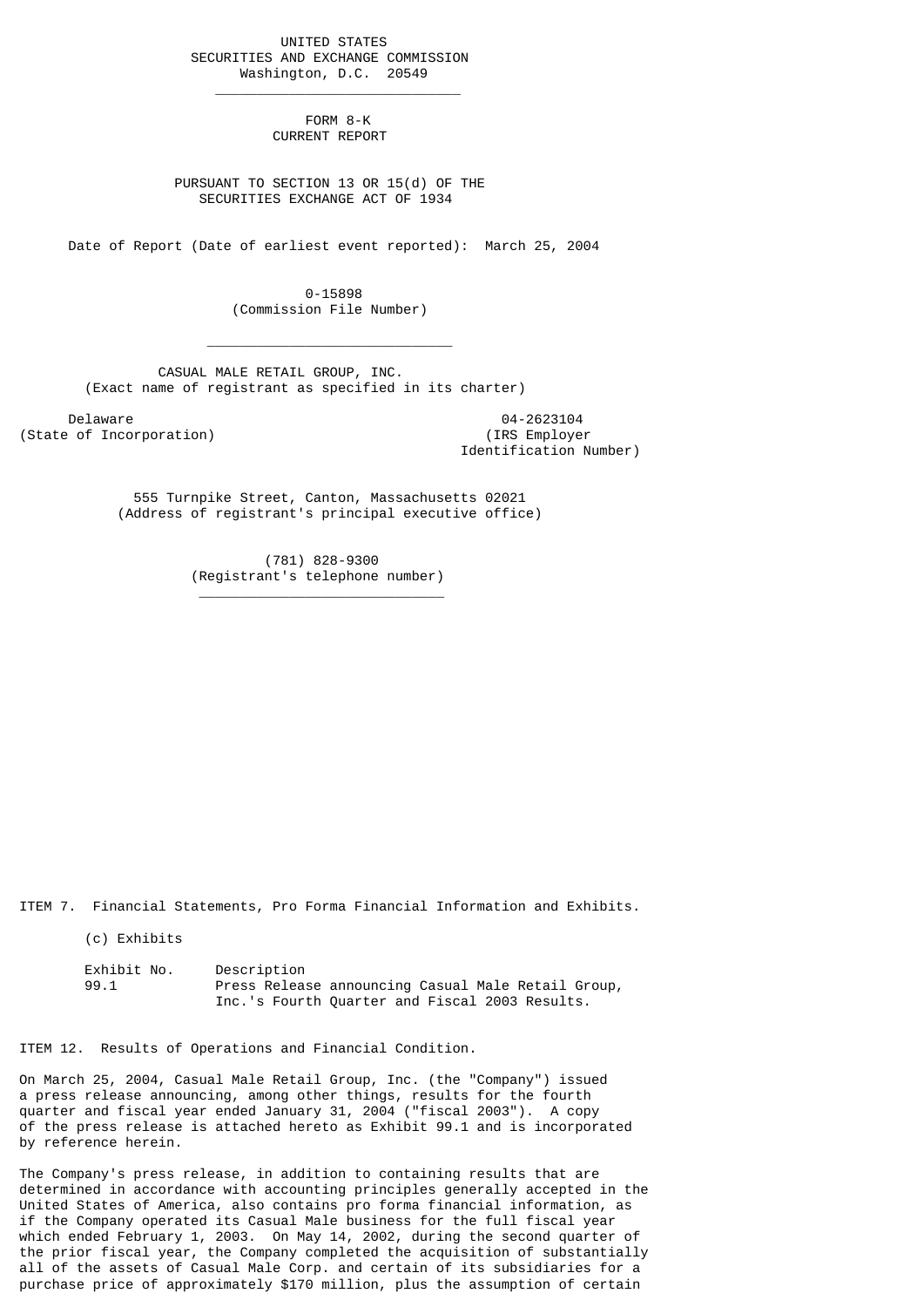operating liabilities. In view of the significance of the Casual Male acquisition to the growth and future identity of the Company, pro forma financial information for the Casual Male business is included in the Company's press release.

Further, the press release also contains earnings, and related earnings per share, for the fourth quarter of fiscal 2003 and fiscal 2002 excluding restructuring related charges and early debt retirement losses. These measures are considered non-GAAP measures and accordingly the Company has provided a reconciliation of the non-GAAP measure to Net Loss as reported for both periods. The Company believes that the inclusion of such non-GAAP measure is necessary to help investors identify the operating results of the company's continuing business as compared to the prior fourth quarter. This information also helps the investor gain a better understanding of our core operating results and future prospects.

## SIGNATURES

Pursuant to the requirements of the Securities Exchange Act of 1934, the registrant has duly caused this report to be signed on its behalf by the undersigned, thereunto duly authorized.

CASUAL MALE RETAIL GROUP, INC.

By: /s/ Dennis R. Hernreich

 Name: Dennis R. Hernreich Title: Executive Vice President and Chief Financial Officer

---------------------------

Date: March 25, 2004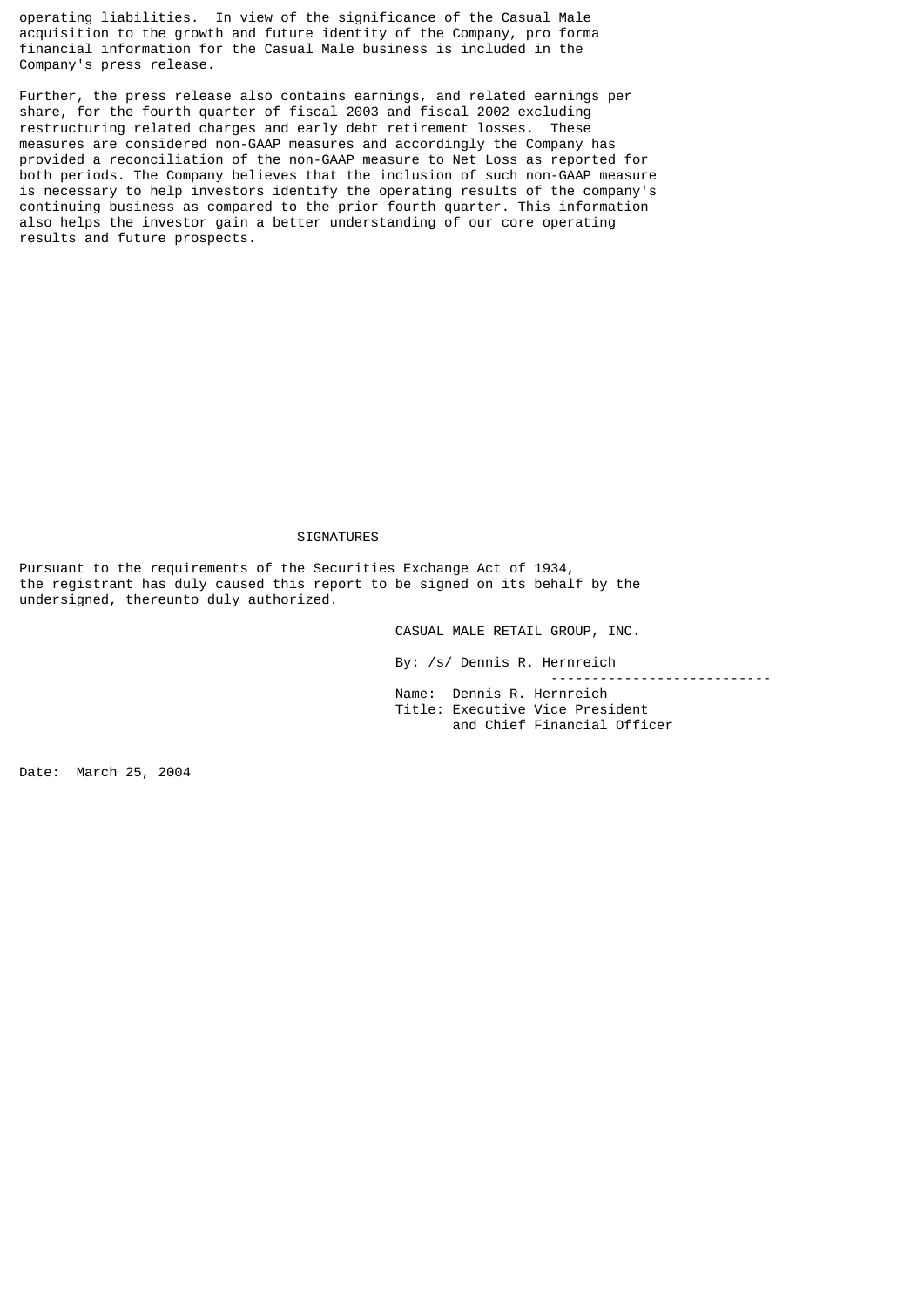For Information, Contact:

Jeff Unger Vice President of Investor Relations Casual Male Retail Group, Inc. (561) 514-0115

Andrew Bard Weber Shandwick (212) 445-8368

> CASUAL MALE RETAIL GROUP INC. REPORTS FOURTH QUARTER AND FULL-YEAR FISCAL 2003 RESULTS

 - Significant Progress Reported on Company Turn Around Strategy - Losses Significantly Reduced from Year Ago 1st Quarter 2004 Comparable Sales Trending Positive by 10%

CANTON, MA (March 25, 2004) -- Casual Male Retail Group, Inc. (NASDAQ/NMS: "CMRG"), retail brand operator of Casual Male Big & Tall, and the exclusive retailer of the Comfort Zone by George Foreman(tm), GF sport by George Foreman(tm) and Signature Collection by George Foreman(tm), today announced its operating results for the fourth quarter and fiscal year ended January 31, 2004 ("fiscal 2003").

For the fourth quarter of fiscal 2003, the Company reported a net loss of \$8.8 million, or \$0.25 per share, compared to a net loss of \$23.8 million, or \$0.67 per diluted share in the fourth quarter of fiscal 2002. The results for the fourth quarter of fiscal 2003 include \$15.8 million of costs associated primarily with the early retirement of long-term debt and discontinued operations of the Levi's(r)/Dockers(r) business. The results for the fourth quarter of the prior year include approximately \$30.2 million in charges recorded in connection with the Company's decision to exit its Levi's(r)/Dockers(r) and Candies(r) businesses and the write down of certain tax assets.

"Almost two years into our company turnaround strategy, we've positioned the business to significantly benefit from our new merchandising and marketing programs. We expect the benefits of the past 22 months accomplishments, focused in the four core areas of merchandising, technology, cost controls and marketing, to provide positive momentum during 2004. Our greatest success with marketing being the creation of our new George Foreman line," said David Levin, President and CEO, "A highly fragmented marketplace combined with a rapidly growing big and tall population has created opportunity for Casual Male to further increase market share. We have clearly capitalized on this opportunity in 2003 and look forward to continuing our commitment to deliver excellent products and services to our customers while also providing maximum return to our shareholders by leveraging our highly efficient operating structure in 2004."

For fiscal 2003, the Company reported a net loss of \$12.1 million, or \$0.34 per share, compared to a net loss of \$38.8 million, or \$1.54 per share in fiscal 2002. The results for fiscal 2003 include \$16.5 million of costs associated primarily with the early retirement of long-term debt and discontinued operations of the Levi's(r)/Dockers(r) business. The results for the fiscal 2002 include approximately \$41.3 million in charges recorded in connection with the Company's decision to exit its Levi's(r)/Dockers(r) and Candies(r) businesses and the write down of certain tax assets.

Dennis Hernreich, COO/CFO stated, "The earnings for the fourth quarter, after exclusion of restructuring related charges and early debt retirement losses were approximately \$0.11 per diluted share, which was flat to last year's fourth quarter. At the same time, 2003 was a very critical year in terms of establishing a lean operating base and a strong balance sheet. After the sale of the convertible notes used to refinance Casual Male's balance sheet and repay high cost debt, the Company is in a very strong position to benefit from its merchandising and marketing efforts".

As previously reported, the Casual Male business reported comparable store sales increase of 2.4% for the fourth quarter of fiscal 2003 and a decrease of 1.3% for fiscal 2002.

"While we will not be reporting 1st Quarter sales until May and there still remains six weeks left to the first quarter, the sales performance for the first seven weeks have been exceeding our expectations, with a comparable sales increase of approximately +10.0% even with less traffic than a year ago. The launch of the national advertising campaign featuring George Foreman and the Comfort Zone by George Foreman(tm) line of clothing started on March 16, 2004, and therefore, much of the sales improvement we are currently seeing has more to do with the many new merchandising initiatives, such as young men's apparel, chain wide suit separates, size extensions, key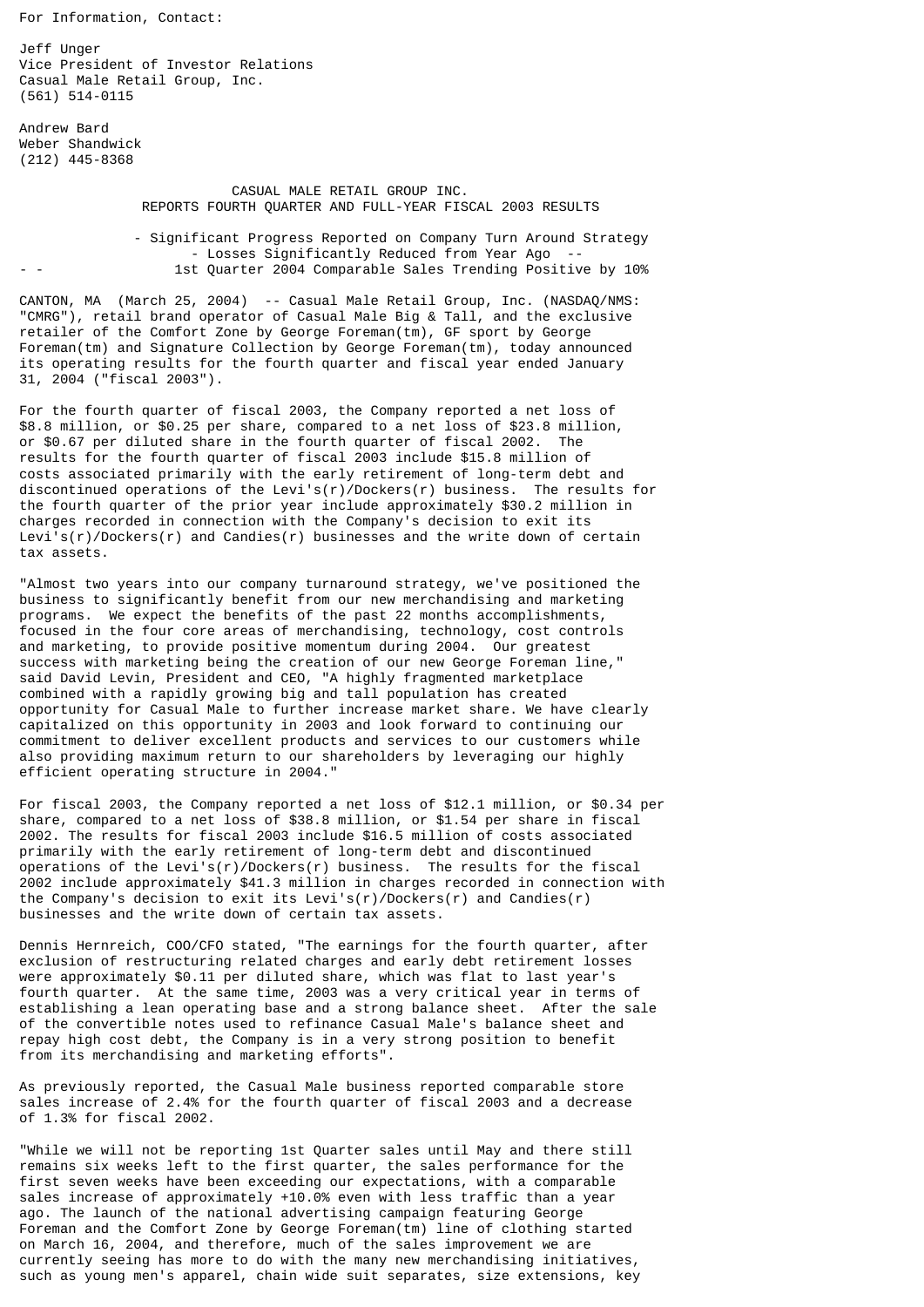items, and the Comfort Zone by George Forman(tm) line of clothing that we introduced in the Casual Male stores over the past few quarters. As a result of these merchandising initiatives customer conversion rates are trending significantly higher than a year ago. We actually anticipate seeing the customer traffic improvements related to the George Foreman brand marketing campaign during the second half of the year, so while we're excited with our current successes, we look forward to continued improvement as we begin to fully realize the benefits and full potential of the Foreman partnership," stated Levin.

## Operating Results by Business Segment

The table below reflects actual results from continuing operations on a segment basis for the Company for the three months and fiscal year ended January 31, 2004 compared to the actual results from continuing operations for the three months ended February 1, 2003. The results from continuing operations for full fiscal year ended February 1, 2003 are presented on a pro forma basis assuming that the Company's Casual Male acquisition had occurred on February 3, 2002 (whereas the results from continuing operations reflected in the accompanying Consolidated Statements of Operations are presented on an actual basis reflecting results of Casual Male subsequent to the acquisition date of May 14, 2002). The Company has included in the table the historical operating results of the Casual Male business prior to the Company's acquisition. These results have been prepared on a consistent basis with the pro forma information presented in the Company's recent Form 10-K and Form 10-Q filings. The operating results of the Company's Other Branded Apparel business includes its Ecko Unltd.(r) outlet stores and excludes discontinued operations from closed stores.

| For the three months ended:<br>(in millions)                 |  |       | January 31, 2004<br>(actual)<br>Other |              |  | February 1, 2003<br>(actual)<br>Other |  |                                                           |  |                     |             |       |
|--------------------------------------------------------------|--|-------|---------------------------------------|--------------|--|---------------------------------------|--|-----------------------------------------------------------|--|---------------------|-------------|-------|
|                                                              |  |       |                                       | Branded      |  |                                       |  |                                                           |  | Branded             |             |       |
|                                                              |  |       |                                       |              |  |                                       |  | Casual Male Apparel Combined Casual Male Apparel Combined |  |                     |             |       |
|                                                              |  |       |                                       |              |  |                                       |  | Business business Company business business               |  | (1)                 | Company     |       |
| Sales                                                        |  |       |                                       |              |  |                                       |  | \$ 94.5 \$ 32.4 \$ 126.9 \$ 94.8                          |  | \$29.2\$3124.0      |             |       |
| Gross margin, net of                                         |  |       |                                       |              |  |                                       |  |                                                           |  |                     |             |       |
| occupancy costs                                              |  |       |                                       | 40.0 8.3     |  | 48.3                                  |  | 40.9                                                      |  | (0.5)               | 40.4        |       |
| Gross margin rate                                            |  |       |                                       | 42.3%  25.6% |  | 38.1%                                 |  | 43.1%                                                     |  |                     |             | 32.6% |
| Selling, general and                                         |  |       |                                       |              |  |                                       |  |                                                           |  |                     |             |       |
| administrative                                               |  |       |                                       |              |  | 29.4 7.6 37.0                         |  | 27.9                                                      |  | 6.0                 | 33.9        |       |
| Provision for impairment<br>of assets, store<br>closings and |  |       |                                       |              |  |                                       |  |                                                           |  |                     |             |       |
| severance                                                    |  |       |                                       | (0.6)        |  | (0.6)                                 |  |                                                           |  | 5.1                 |             | 5.1   |
| Depreciation                                                 |  |       |                                       |              |  |                                       |  |                                                           |  |                     |             |       |
| and amortization                                             |  | 1.8   |                                       |              |  | $0.7$ 2.5                             |  | 2.8                                                       |  |                     | $1.0$ $3.8$ |       |
| Operating                                                    |  |       |                                       |              |  |                                       |  |                                                           |  |                     |             |       |
| income (loss)                                                |  | \$8.8 |                                       | \$0.6        |  | \$9.4                                 |  | \$10.2                                                    |  | $\$(12.6) \$ (2.4)$ |             |       |

(1) includes \$12.3 million of charges associated with the exit of Levi's(r)/Dockers(r) business

| For the fiscal year ended:<br>(in millions)                          |                         | January 31, 2004<br>(actual)<br>Other<br><b>Branded</b> |                     |                         | February 1, 2003<br>(pro forma)<br>Other<br><b>Branded</b> |                     |
|----------------------------------------------------------------------|-------------------------|---------------------------------------------------------|---------------------|-------------------------|------------------------------------------------------------|---------------------|
|                                                                      | Casual Male<br>Business | Apparel<br>business                                     | Combined<br>Company | Casual Male<br>business | Apparel<br>business<br>(1)                                 | Combined<br>Company |
| Sales<br>\$                                                          | 319.2                   | 110.3<br>\$                                             | \$429.5             | \$329.2\$               | 113.9                                                      | \$443.1             |
| Gross margin, net of                                                 |                         |                                                         |                     |                         |                                                            |                     |
| occupancy costs                                                      | 132.5                   | 28.7                                                    | 161.2               | 140.1                   | 19.3                                                       | 159.4               |
| Gross margin rate                                                    | 41.5%                   | 26.0%                                                   | 37.5%               | 42.6%                   | 16.9%                                                      | 36.0%               |
| Selling, general and                                                 |                         |                                                         |                     |                         |                                                            |                     |
| administrative                                                       | 109.3                   | 27.5                                                    | 136.8               | 116.0                   | 27.4                                                       | 143.4               |
| Provision for impairment<br>of assets, store                         |                         |                                                         |                     |                         |                                                            |                     |
| closings and severance -                                             |                         | (0.6)                                                   | (0.6)               |                         | 10.7                                                       | 10.7                |
| Depreciation and                                                     |                         |                                                         |                     |                         |                                                            |                     |
| amortization                                                         | 6.7                     | 2.4                                                     | 9.1                 | 8.5                     | 3.5                                                        | 12.0                |
| Operating income                                                     |                         |                                                         |                     |                         |                                                            |                     |
| $(\texttt{loss})$                                                    | \$16.5                  | (0.6)<br>\$                                             | \$15.9              | $$15.6$$ \$ (22.3)      |                                                            | \$ (6.7)            |
| $(1)$ includes \$10 0 million of charges associated with the exit of |                         |                                                         |                     |                         |                                                            |                     |

(1) includes \$18.0 million of charges associated with the exit of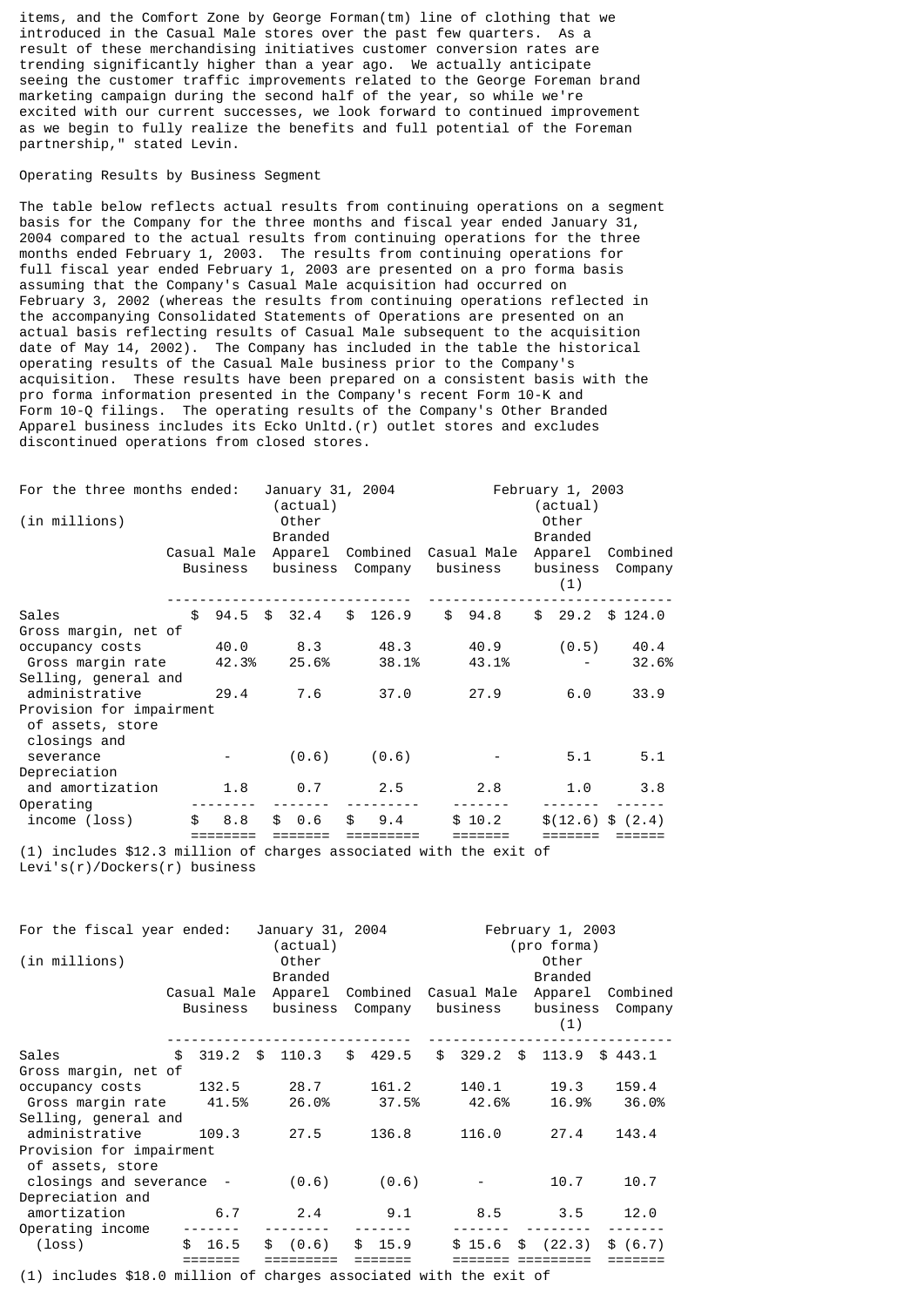Levi's(r)/Dockers(r) business

In addition to the historical financial measures prepared in accordance with generally accepted accounting principles (GAAP), we presented pro forma results for fiscal 2002. Further, the Company refers to above earnings per share of \$0.11 for the fourth quarter of fiscal 2003 and fiscal 2002, which excludes certain charges. These earnings per share amounts were calculated assuming a normalized tax basis, which reflects an effective tax rate of 35% on pre-tax earnings. These measures are considered non-GAAP measures. Pro forma information reflects the operating results of the Casual Male business assuming the acquisition had occurred on February 3, 2002. The non-GAAP earnings per share of \$0.11 for the fourth quarter of fiscal 2003 and fiscal 2002, which is reconciled below, was provided to help the investor identify the operating results of the Company's continuing business as compared to the prior fourth quarter. We believe that the inclusion of such non-GAAP measures helps investors to gain a better understanding of our core operating results and future prospects, consistent with how management measures and forecasts the Company's performance, especially when comparing such results to previous periods or forecasts. However, the non-GAAP financial measures included in this press release are not meant to be considered superior to or as a substitute for results of operations prepared in accordance with GAAP.

The following table reconciles the above referenced "earnings for the fourth quarter, after exclusion of restructuring related charges and early debt retirement losses of approximately \$0.11 per diluted share."

| For the fourth quarter ended:                                                              |              | January 31, 2004 |                               | February 1, 2003 |
|--------------------------------------------------------------------------------------------|--------------|------------------|-------------------------------|------------------|
| (in millions, except per share amounts)                                                    |              |                  |                               |                  |
| Net loss, as reported<br>Adjustments:                                                      | \$           | (8.8)            | \$                            | (23.8)           |
| Restructuring charges (income)                                                             |              | (0.6)            |                               | 30.2             |
| Early retirement of long-term debt charges<br>Discontinued operations for 25 stores closed |              | 13.7             |                               |                  |
| during fiscal 2003                                                                         |              | (2.1)            |                               |                  |
| Adjusted pre-tax income<br>Adjusted net income, assuming normalized ----------             | \$.          | 6.4              | $\mathbb{S}$                  | 6.5              |
| tax rate                                                                                   | £.           | 4.1              | $\mathbb{S}$ and $\mathbb{S}$ | 4.2              |
|                                                                                            |              |                  |                               | :=============   |
| Earnings per share, as adjusted for above                                                  |              |                  |                               |                  |
| charges on a diluted basis                                                                 | $\mathbb{S}$ | 0.11             | $\mathbb{S}$                  | 0.11             |
|                                                                                            |              |                  |                               |                  |
| Weighted average number of common                                                          |              |                  |                               |                  |
| shares o/s- diluted                                                                        |              | 36.5             |                               | 36.7             |

CMRG, the largest retailer of big and tall men's apparel, operates 484 Casual Male Big & Tall stores, Casual Male e-commerce site, Casual Male catalog business, 58 Levi's(r) Outlet by Designs and Dockers(r) Outlet by Designs tores, 23 Ecko Unltd(r) outlet and retail stores located throughout the United States and Puerto Rico. The Company is headquartered in Canton, Massachusetts and its common stock is listed on the Nasdaq National Market under the symbol "CMRG".

Investors are invited to listen to a broadcast of the Company's conference call to discuss its fiscal 2003 earnings results. The conference call will broadcast live today on Thursday, March 25, 2004 at 11:00 a.m. Eastern Time at www.casualmale.com/investor. The call will be archived online within one hour after its completion. Participating in the call will be Seymour Holtzman, Chairman; David Levin, President and Chief Executive Officer and Dennis Hernreich, Executive Vice President, Chief Operating Officer and Chief Financial Officer.

The discussion of forward-looking information requires management of the Company to make certain estimates and assumptions regarding the Company's strategic direction and the effect of such plans on the Company's financial results. The Company's actual results and the implementation of its plans and operations may differ materially from forward-looking statements made by the Company. The Company encourages readers of forward-looking information concerning the Company to refer to its prior filings with the Securities and Exchange Commission that set forth certain risks and uncertainties that may have an impact on future results and direction of the Company. The Company does not report on its progress during a quarter until after the quarter has been completed and its results have been appropriately disclosed.

(Tables to follow)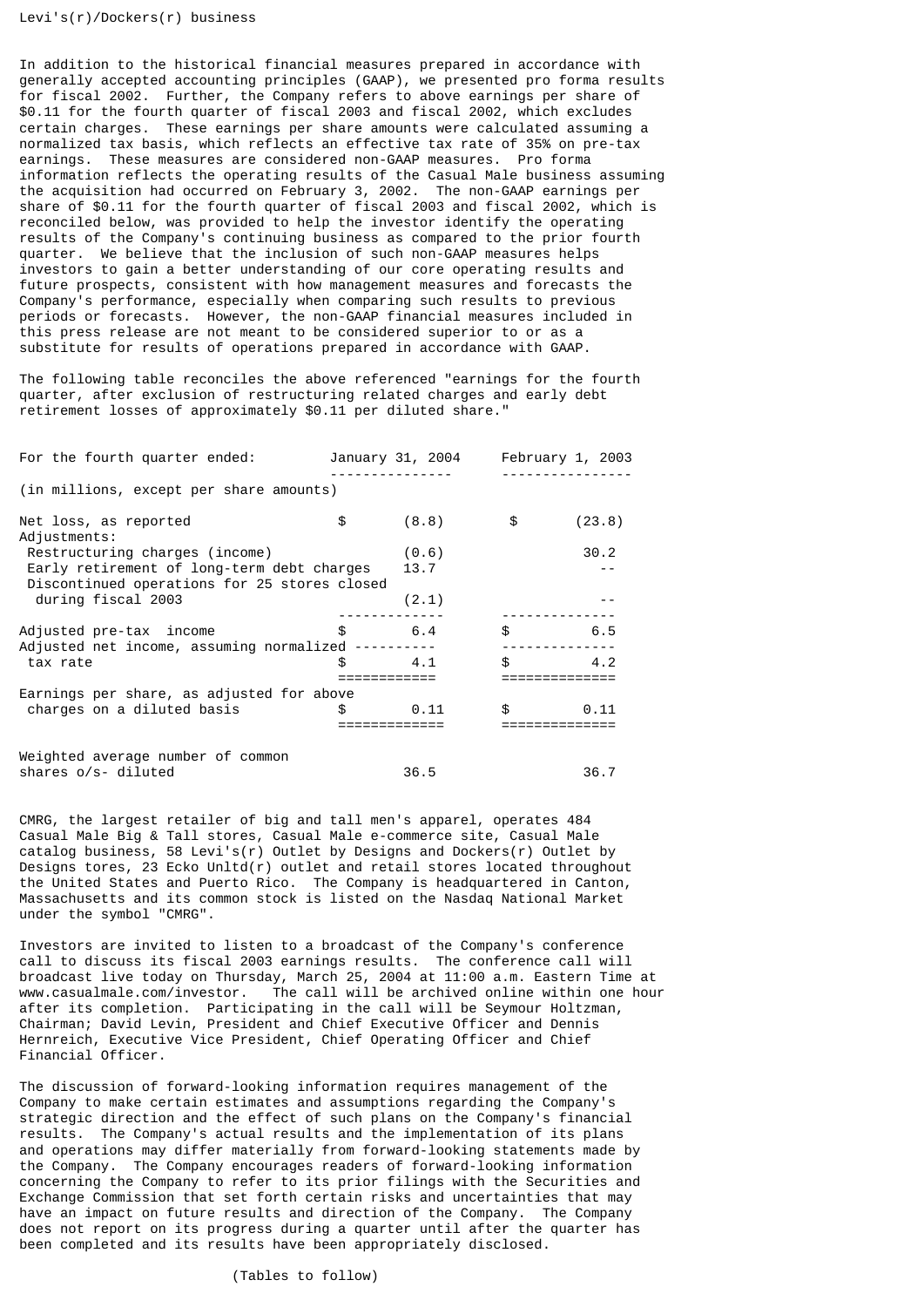## CASUAL MALE RETAIL GROUP, INC. CONSOLIDATED STATEMENTS OF OPERATIONS (In thousands, except per share data)

|                                                                                | Three months ended     |                            | Twelve months ended                                             |                         |  |  |
|--------------------------------------------------------------------------------|------------------------|----------------------------|-----------------------------------------------------------------|-------------------------|--|--|
|                                                                                |                        | January 31, February 1,    |                                                                 | January 31, February 1, |  |  |
|                                                                                | 2004                   | 2003                       | 2004<br>(fiscal 2003) (fiscal 2002) (fiscal 2003) (fiscal 2002) | 2003                    |  |  |
| Sales<br>Cost of goods sold                                                    | \$126,911              | \$123,949                  | \$429,524                                                       | \$356,566               |  |  |
| including occupancy                                                            | 78,589                 | 83,511                     | 268,332                                                         | 234,539                 |  |  |
| Gross profit                                                                   | 48,322                 | 40,438                     | 161, 192                                                        | 122,027                 |  |  |
| Expenses:<br>Selling, general and<br>administrative<br>Provision (income) for  | 37,029                 | 33,970                     | 136,846                                                         | 106,470                 |  |  |
| restructuring, store closings<br>and impairment of assets,<br>Depreciation and | (646)                  | 5,042                      | (646)                                                           | 10,747                  |  |  |
| amortization                                                                   | 2,519                  | 3,767                      | 9,070                                                           | 9,498                   |  |  |
| Total expenses                                                                 | 38,902                 | 42,779                     | 145,270                                                         | 126,715                 |  |  |
| Operating income (loss)                                                        | 9,420                  | (2, 341)                   | 15,922                                                          | (4, 688)                |  |  |
| Other expenses, principally<br>debt reduction costs<br>Interest expense, net   | 13,688<br>2,193        | $\sim 100$<br>2,851        | 14, 113<br>11, 189                                              | 9,081                   |  |  |
| Loss before minority<br>interest and income taxes                              | (6, 461)               | (5, 192)                   | (9,380)                                                         | (13, 769)               |  |  |
| Minority interest<br>Provision for income taxes                                | 225                    | 76<br>7,978                | 280                                                             | 207<br>7,978            |  |  |
| Loss) from<br>continuing operations                                            | \$(6, 686)             | \$(13, 246)                | \$(9,660)                                                       | \$(21, 954)             |  |  |
| Loss from discontinued<br>operations                                           | (2, 075)               | (10, 520)                  | (2, 401)                                                        | (16, 846)               |  |  |
| Net loss                                                                       | \$(8, 761)<br>======== | \$(23, 766)<br>$=$ ======= | \$(12,061)<br>========                                          | \$(38, 800)             |  |  |
| Net loss per share basic and diluted:                                          |                        |                            |                                                                 |                         |  |  |
| Loss from continuing<br>operations -basic and diluted (\$0.19)                 |                        | $(\$0.37)$                 | $(\$0.27)$                                                      | $(\$0.87)$              |  |  |
| Loss from discontinued<br>operations -basic and diluted                        | ( \$0.06)              | \$0.30                     | ( \$0.07)                                                       | (\$0.67)                |  |  |
| Net loss                                                                       | $(\$0.25)$             | $(\$0.67)$                 | $(\$0.34)$                                                      | ( \$1.54)               |  |  |
| Weighted-average number of<br>common shares outstanding:                       |                        |                            |                                                                 |                         |  |  |
| Basic<br>Diluted                                                               | 35,240<br>35,240       | 35,446<br>35,446           | 35,702<br>35,702                                                | 25, 117<br>25, 117      |  |  |

 CASUAL MALE RETAIL GROUP, INC. CONDENSED CONSOLIDATED BALANCE SHEETS January 31, 2004 and February 1, 2003 (In thousands)

| January 31, | February 1,                |
|-------------|----------------------------|
| 2004        | 2003                       |
|             | - - -<br>----------------- |